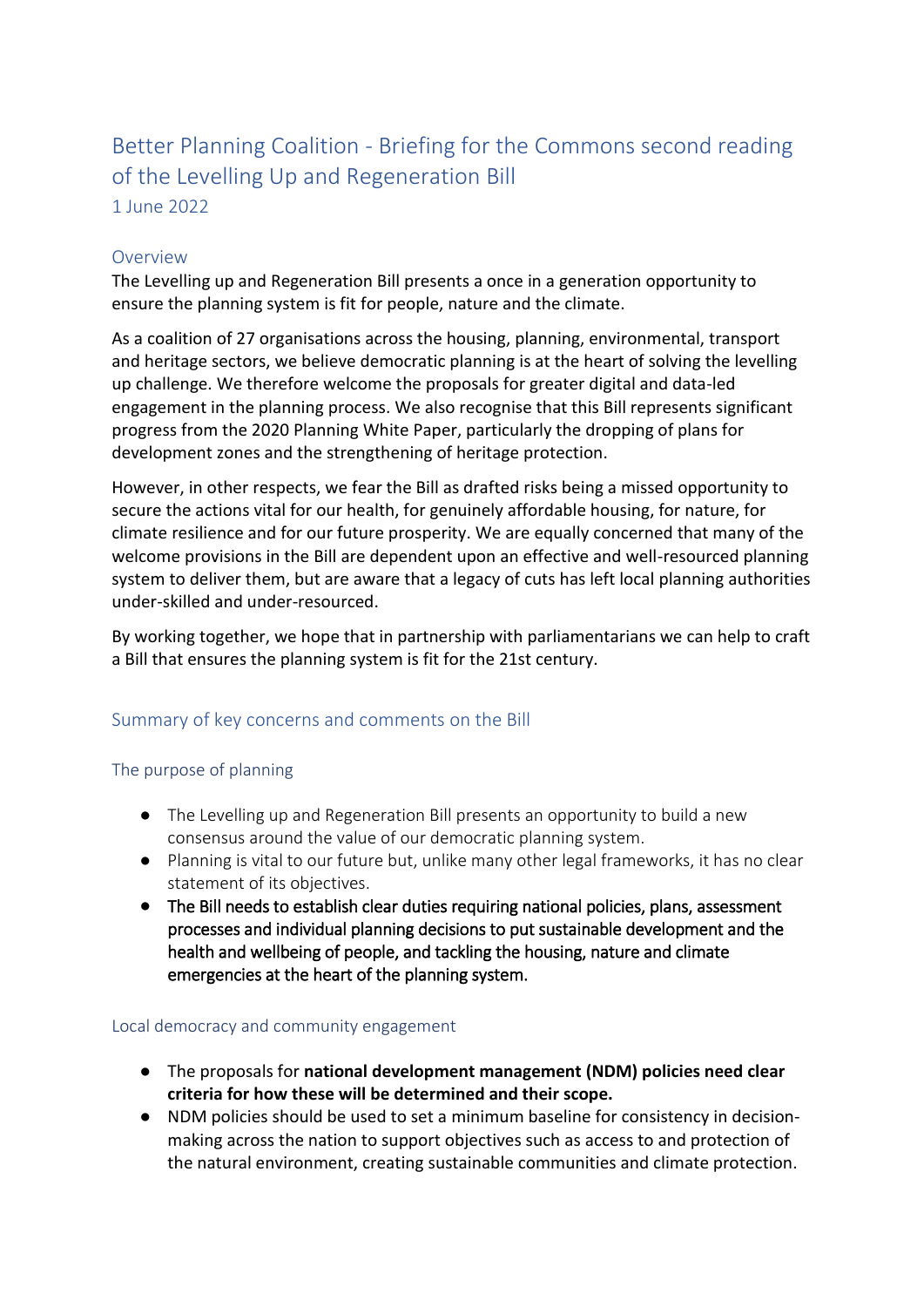- **In order to maintain democratic accountability of the planning system, whilst enabling progressive local authorities to set more ambitious targets** (on crucial issues such as climate resilient and sustainable development, energy efficiency of buildings, biodiversity net gain and social housing) where conflict arises between national and local or neighbourhood plan policies, **precedence should be given to the higher standard (where the strategy is most up-to-date).**
- To be robust the **NDM policies should be subject to Strategic Environmental Assessment.**
- While proposals for digital improvements to data handling and standardisation are welcomed, the **lack of proposals to diversify and increase the numbers of people engaging in the planning system** is disappointing, particularly in a Bill that aims to level up everyone's access to 'opportunity'.
- **We call on the government to deliver the "comprehensive resources and skills strategy for the planning sector" which it promised in its 2020 White Paper.** This is even more prevalent given the new skills and resources that authorities will require as a result of the Bill. **Increasing planning fees alone will not solve this already identified need.** This should be supported by a duty for the Secretary of State to report regularly to Parliament on progress in addressing this.

### Genuinely affordable social housing

- The Levelling Up and Regeneration Bill promises to "improve the planning system to give communities a louder voice, making sure developments are beautiful, green and accompanied by new infrastructure and affordable housing". **This is welcome, if the affordable homes are social homes**, the only genuinely affordable tenure.
- Last year only 2,800 social homes were delivered using Section 106 agreements, when the council housing waiting list sits at 1.2 million households. **If the 'Infrastructure Levy' is to truly deliver for communities, it must aim to deliver more social housing than the current planning system.**
- **By reforming the 1961 Land Compensation Act and scrapping 'hope value'**, the Bill is a huge opportunity to make the cost of land more realistic to increase the quality and number of social homes built in England. This would **enable councils to pay a fair price for land to get many more social homes built and deliver more sustainable developments that truly deliver for communities.**

#### Climate and sustainable development

- The Bill **fails to take the opportunity to ensure that the planning system plays its part to tackle the climate emergency.** The planning system needs to consistently support developments whose location, design and use promote net zero while rejecting those which are carbon intensive.
- **We recommend that the Bill includes requirements for national and local planning (including neighbourhood) plans, policies, and decisions to be subject to a 'Net Zero Test'** (as recommended by the Climate Change Committee), to **positively support and contribute** to the government's own climate targets and commitments (specifically carbon budgets mandated under the Climate Change Act 2008) and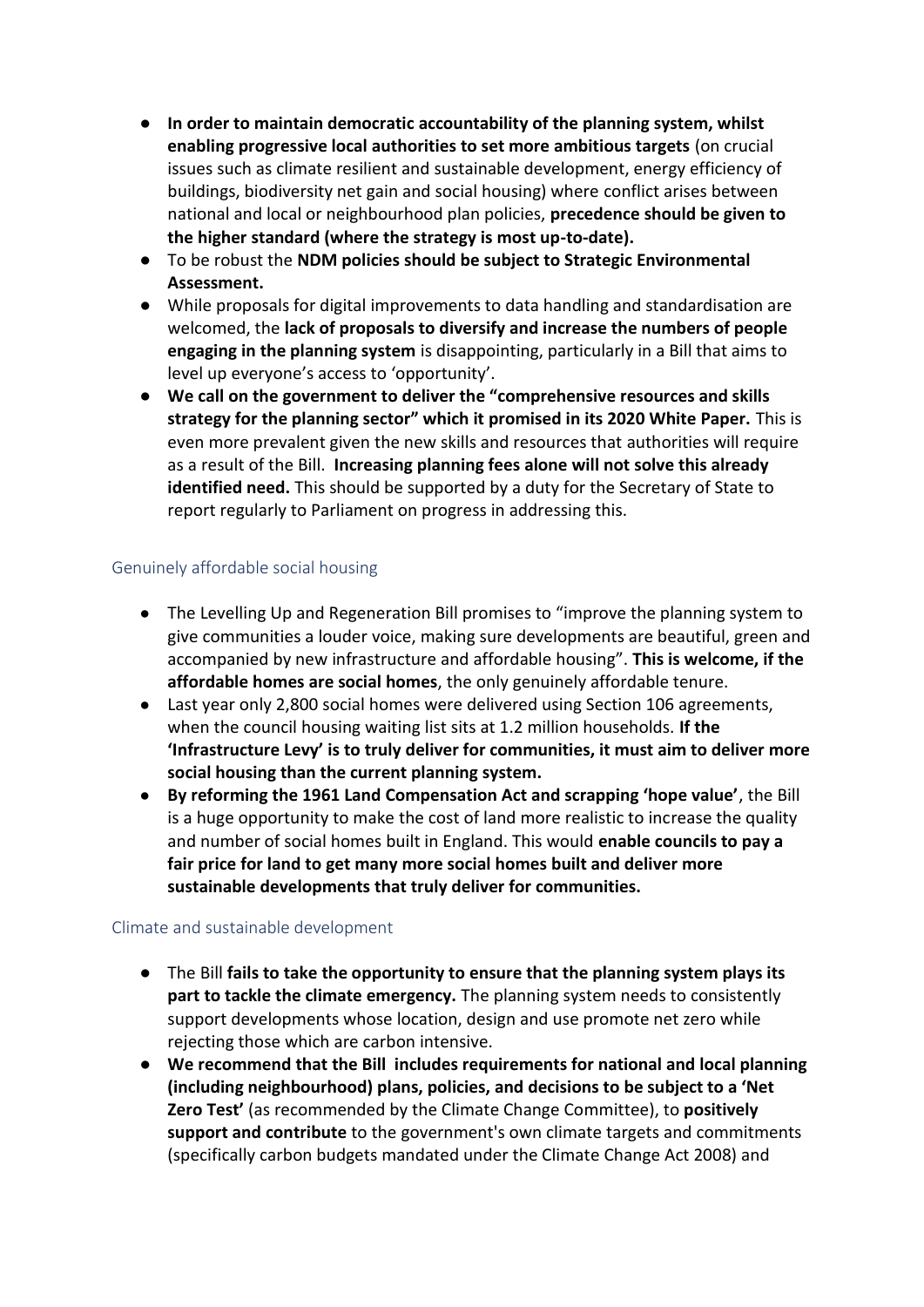levelling up the country through green investments, green and sustainable developments and the creation of green jobs.

● The intrinsic links between tackling the climate and nature emergencies should also be reflected within the Bill.

## Biodiversity & nature's recovery

- The Bill **fails to take the opportunity to ensure that the planning system plays its proper part in halting the decline of nature and driving forward recovery.**
- To fill these gaps, **we recommend that nature recovery clauses be added to the Bill,**  including to ensure the delivery of the government's commitment to protect 30% of land for nature, to establish a new designation to safeguard land for nature's recovery, and to address the contribution development makes to freshwater pollution through nutrient negativity measures.
- Although we recognise the potential for improvements to environmental assessment, the current proposals for new Environmental Outcome Reports give far too much leeway to Ministers to amend and replace vital aspects of environmental law. These powers could be used to weaken essential safeguards for nature, such as the Habitats Regulations Assessment process. The Government should remove the Henry VIII powers proposed in Part 5 and ensure details and supporting evidence on any specific proposals for improving environmental assessment are provided and subject to public consultation. **Any new environmental assessment system should be set out in primary legislation, not in secondary, make specific reference to targets and other requirements, policies and goals, using existing definitions, and clearly deliver for nature, climate, cultural heritage and landscape.**
- We also recommend that Infrastructure Levy and developer contributions proposals be amended to ensure they contribute to nature's recovery and the achievement of net zero alongside wider social objectives.

# Beauty and heritage

- Overall, the contents of the Levelling up and Regeneration Bill offer a **number of welcome provisions for beauty and heritage**, including the beauty and heritage provisions in environmental outcome reporting, which we welcome and support. This Bill recognises the importance that heritage can play as a key asset in levelling up the country.
- We believe that, if applied correctly, **these proposals have the potential to enhance local character and provide better access to heritage at a local level**, creating better and beautiful places to live.
- However, while the provisions for beauty and heritage in the Bill are welcome, they, and many other provisions in the Bill are **dependent upon an effective and wellresourced planning system to deliver them** - see the 'local democracy' section above**.**

#### Health & wellbeing and access to green space

● The Bill needs to include a specific legal mechanism for levelling up health and wellbeing through the planning system, which has a crucial role to play in **improving**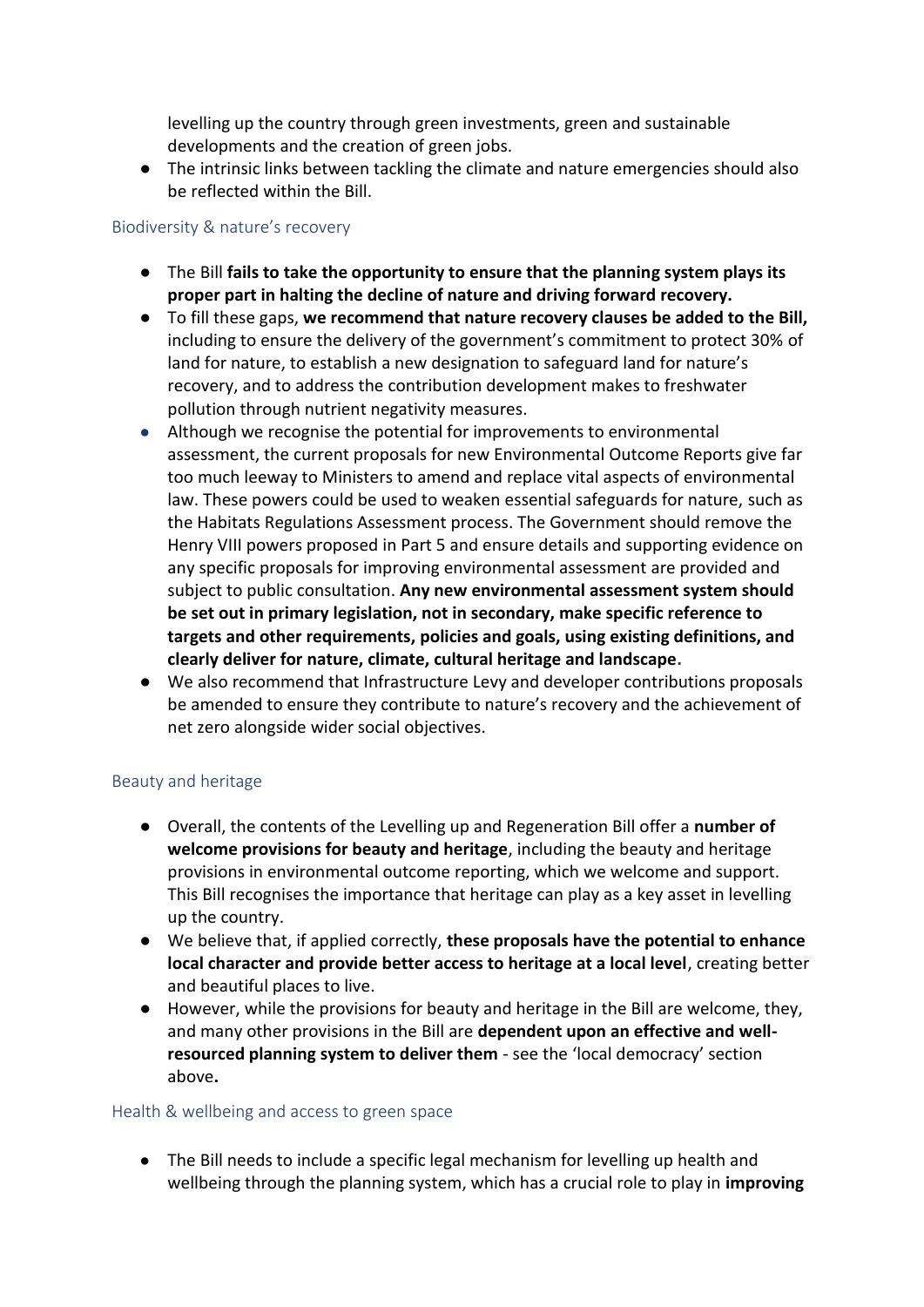**the local environment with walkable mixed use neighbourhoods, improving people's connection with nature and promoting active travel.** These should be central aspects of levelling up and regeneration. They are fundamental to quality of life and to resilient business.

- Spatial planning is pivotal in shaping sustainable places and communities where people of all ages and backgrounds are healthy and happy. It can improve environments, creating places where young and old alike can be physically active in their daily lives, can meet neighbours and have access to local green spaces by walking, wheeling and cycling. This in turn can improve their physical and mental health and wellbeing, particularly among disadvantaged groups and communities, thereby contributing to the government'[s](https://eur01.safelinks.protection.outlook.com/?url=https%3A%2F%2Fwww.gov.uk%2Fgovernment%2Fnews%2Fgovernment-unveils-levelling-up-plan-that-will-transform-uk&data=05%7C01%7Croger.geffen%40cyclinguk.org%7C880d17fc66c242f89a7a08da3fd95464%7Cda6b1118d522464c91ae44ffddc646d5%7C0%7C0%7C637892500276470870%7CUnknown%7CTWFpbGZsb3d8eyJWIjoiMC4wLjAwMDAiLCJQIjoiV2luMzIiLCJBTiI6Ik1haWwiLCJXVCI6Mn0%3D%7C3000%7C%7C%7C&sdata=JMnFQPjdbltvASpHbqBvSaO25oNEensRrtbuTpTFw2w%3D&reserved=0) [levelling up missions](https://eur01.safelinks.protection.outlook.com/?url=https%3A%2F%2Fwww.gov.uk%2Fgovernment%2Fnews%2Fgovernment-unveils-levelling-up-plan-that-will-transform-uk&data=05%7C01%7Croger.geffen%40cyclinguk.org%7C880d17fc66c242f89a7a08da3fd95464%7Cda6b1118d522464c91ae44ffddc646d5%7C0%7C0%7C637892500276470870%7CUnknown%7CTWFpbGZsb3d8eyJWIjoiMC4wLjAwMDAiLCJQIjoiV2luMzIiLCJBTiI6Ik1haWwiLCJXVCI6Mn0%3D%7C3000%7C%7C%7C&sdata=JMnFQPjdbltvASpHbqBvSaO25oNEensRrtbuTpTFw2w%3D&reserved=0) 7 (**health**) and 8 (**wellbeing**.)
- We therefore recommend including **a new duty on authorities to reduce health inequalities and improve wellbeing in the exercise of their planning functions**. Everyone has the right to live in places that support their wellbeing and health.

About the Better Planning Coalition

The Better Planning Coalition represents 27 organisations across the environment, housing, planning, heritage and transport sectors with one common goal: a planning system fit for people, nature and the climate.

The broad range of organisations, including Shelter, Friends of the Earth, CPRE the countryside charity, National Trust, RSPB and the Ramblers, formed the Better Planning Coalition to campaign for the biggest upgrade to planning rules for at least a generation.

For more information please contact:

Mark Robinson: [MarkR@cpre.org.uk](mailto:MarkR@cpre.org.uk)

This briefing has the formal backing from:



**Chartered** Institute for **Archaeologists** 



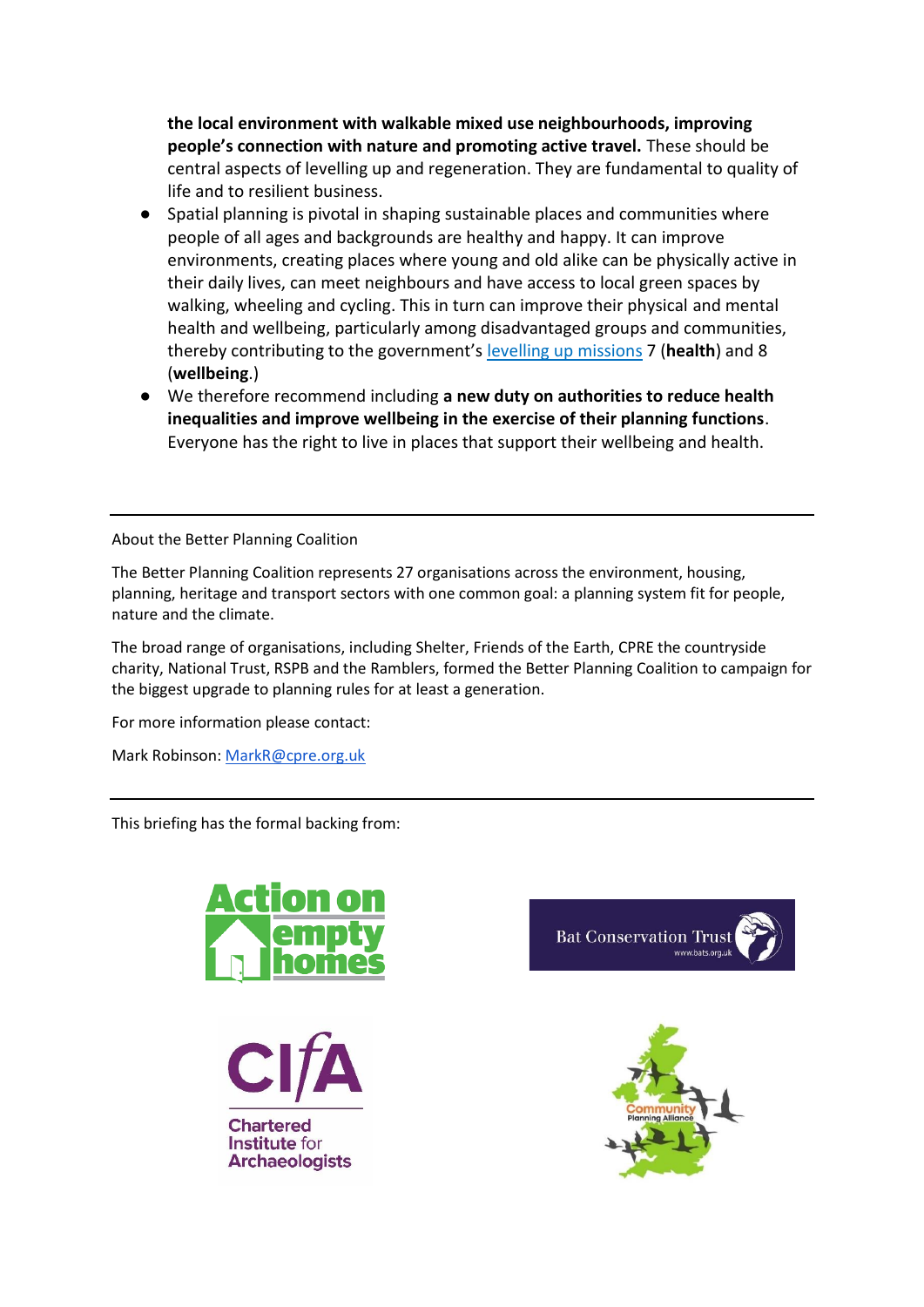# Council for **British Archaeology**